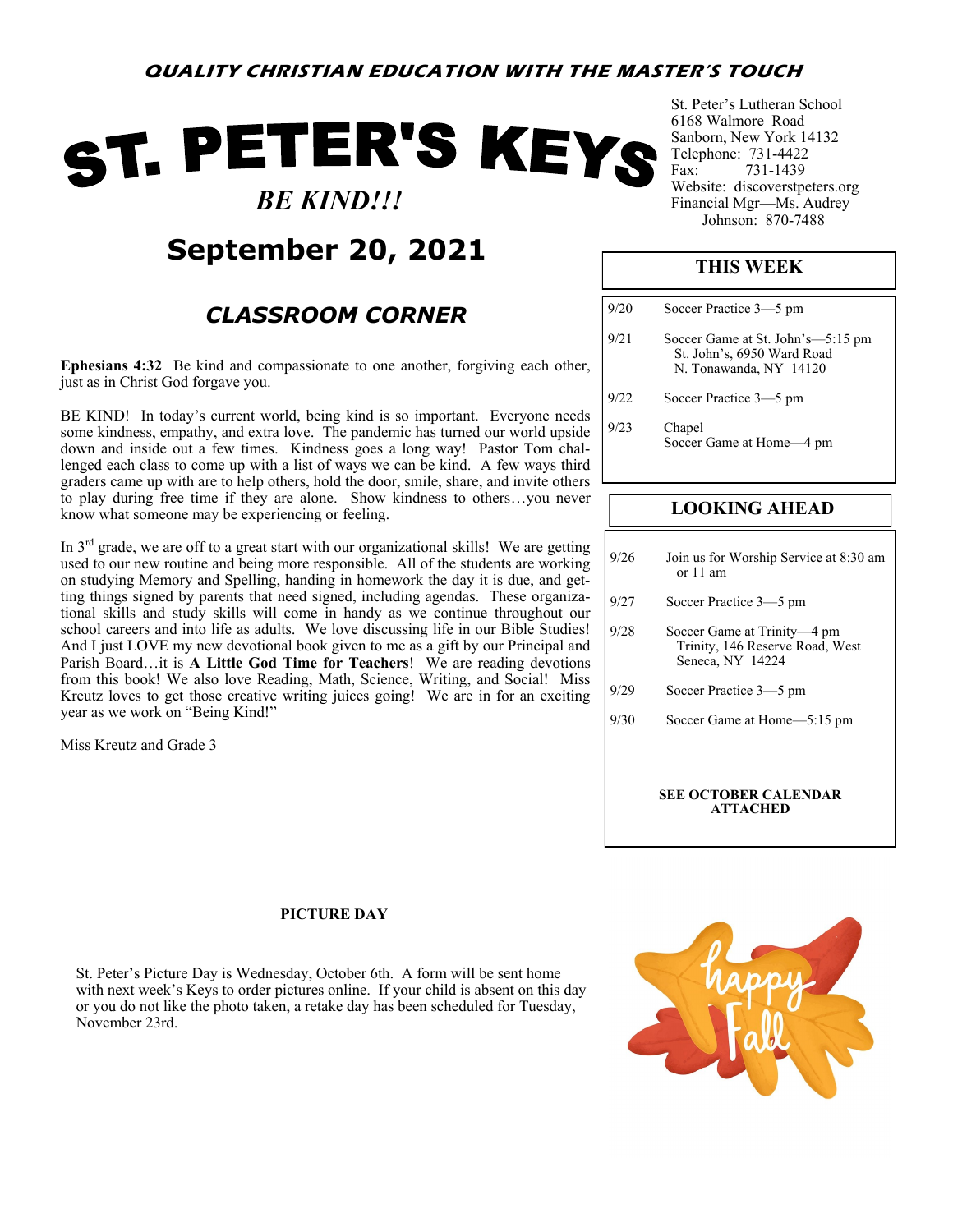#### **BAND**

If you are interested in signing up for the band program, please contact the office for forms or signup online at: www.pemusic.com/join. Any questions, please contact Ms. Kim Mortise at kmortise.band@aol.com.

Soccer is well underway. The nurse has notified all parents who need physicals for their children. Please note that students cannot participate in practices or games until a physical is approved by the nurse. Students are encouraged to stay for practices and games to learn rules, etc. A game and practice schedule was handed out by Coach Marty.

#### **FREE MILK INCOME ELIGIBILIY**

The following are the Income Eligibility Guidelines to receive free milk for this school year. If you feel you qualify, please contact the office for an official application. Thank You.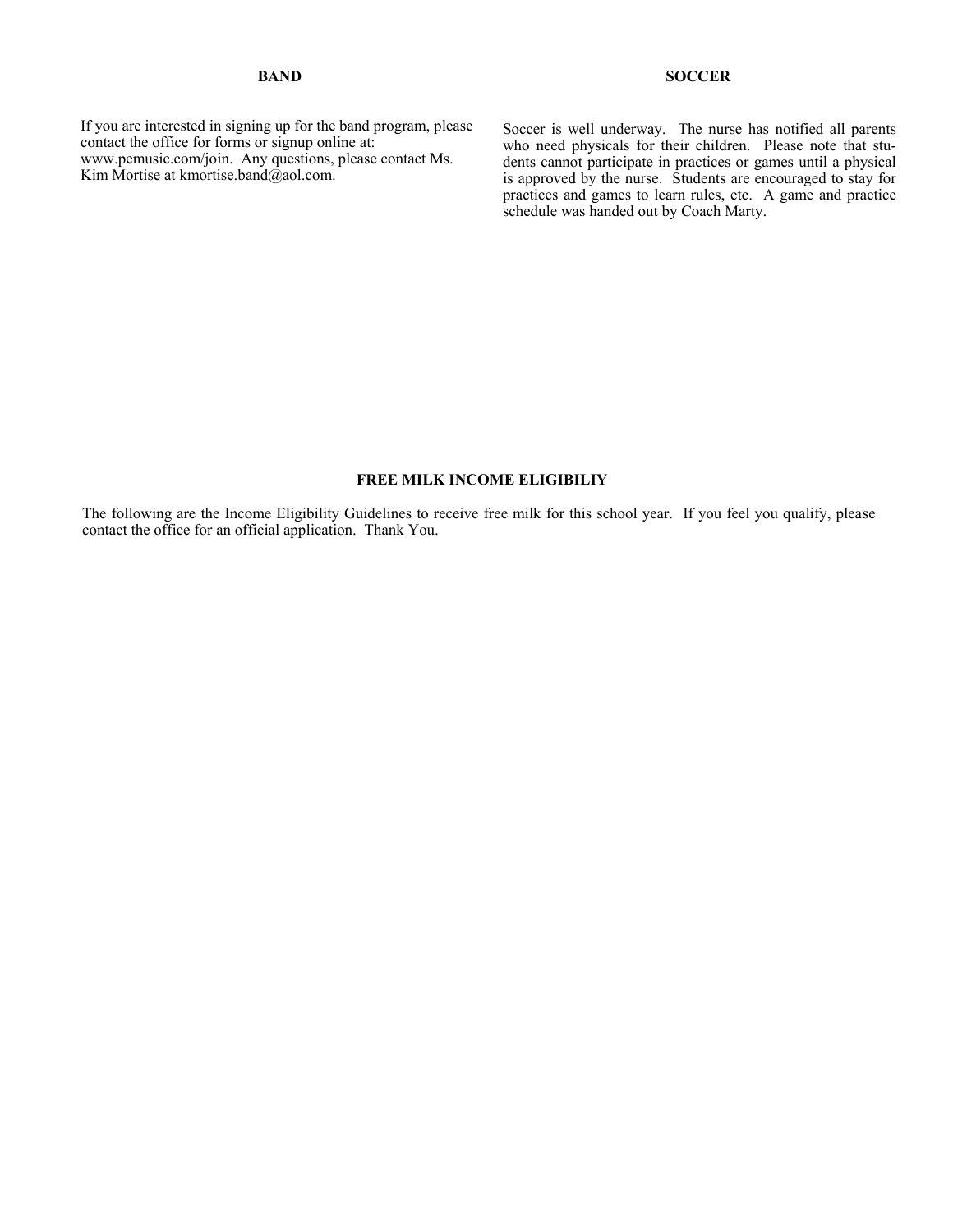| <b>AFTER SCHOOL SIGN UP</b><br>*Week of September 27th<br>Due on September 23rd<br>Pre-Reg (per day) 1 hour(a) \$5,<br>2 hours $(a)$ \$10, 3 hours $(a)$ \$15<br>Family Reg for the year is \$35.00. | THIS FRIDAY, (9/24)<br><b>FOR LUNCH-PIZZA</b><br>(Orders due Tuesday, 9/21)<br>It's<br>Name Gr.<br>back<br>Slice w/cheese $@$1.75$ |
|------------------------------------------------------------------------------------------------------------------------------------------------------------------------------------------------------|------------------------------------------------------------------------------------------------------------------------------------|
| (family not registered)<br>Emergency<br>\$7.00 per hour<br>Late Enrollees<br>add \$1.00 per child per<br>day after Thursday.                                                                         | Slice w/pepperoni @\$2.00<br><b>Total Enclosed</b>                                                                                 |
| Name<br>Mon<br>Tues Wed Thurs Fri<br>Hrs.<br>Name                                                                                                                                                    | Please provide exact change.<br><b>Proceeds to benefit Student</b><br>Development                                                  |
| Thurs Fri<br>Mon<br>Tues Wed<br>Hrs.<br>TOTAL ENCLOSED                                                                                                                                               | Order due<br>Tuesday,<br>September<br>21st                                                                                         |